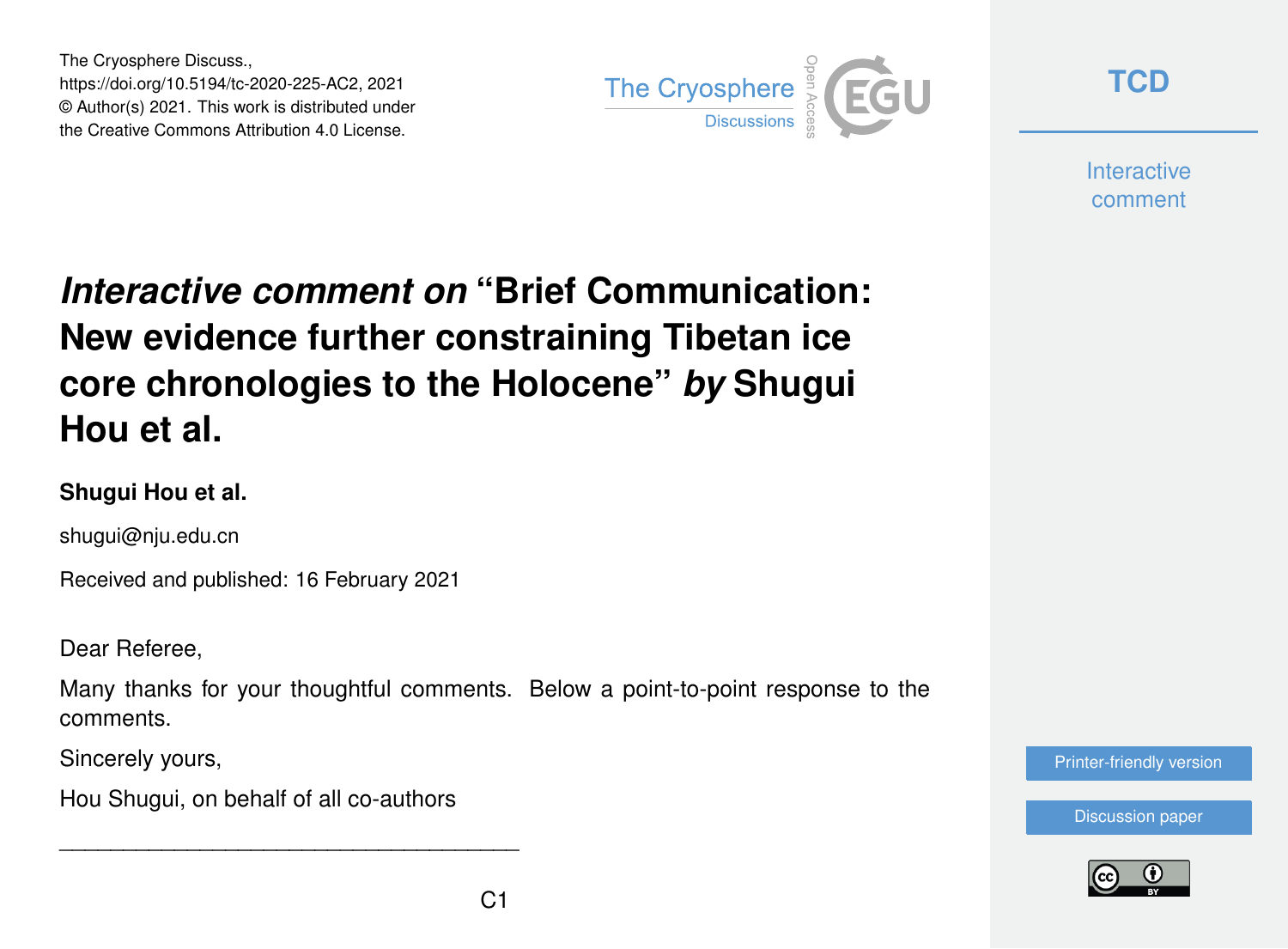Hou et al. present the 14C dating results of water-insoluble organic carbon (WIOC) fraction of carbonaceous aerosols from two new ice cores reaching bedrock (i.e., the Zangser Kangri (ZK) glacier and the Shulenanshan (SLNS) glacier) in northern Tibetan Plateau. These 14C dates suggest that the bottom ages of these two ice cores are ∼8.90 ±0.57 and ∼7.46 ±1.79 ka, respectively. Considering the newly obtained bottom ages of these two ice cores and other bottom ages determined absolutely for other ice cores on the Tibetan Plateau, the authors therefore argue for the Holocene origin of Tibetan ice cores and challenge the reliability of chronologies of the Guliya and Dunde ice cores. The dates from these two new ice cores are no doubt essential for establishing their own absolute chronologies. Based on the bottom ages of these two ice cores along with other ice cores' bottom ages to argue the Holocene origin of Tibetan ice cores sounds reasonable, but it is not a definitive conclusion, since the difference in annual precipitation, the base topography, the dynamics of ice cap and the position of drilling core, all these factors may affect the base age of ice core extracted. Using only the ages is insufficient to argue the accuracy of the original chronology of Guliya ice core. The changes in chronology may induce significant change in the proxy time series, such as áž§18O records. Actually, the authors have used the comparison of the áž§18O record from Chongce ice core and other ice cores to argue the bottom ages of Guliya and Dunde ice cores. However, the comparison seems not so successful as show in the paper by Hou et al., (2019). If the proxy time series with these corrected bottom ages could also correlate with these two new ice cores, the arguments would be robust. So I suggest authors tempering the arguments, because there is no such direct dating results from those previously reported ice cores or proxy records comparisons.

Response: We agree with the comment, and have tempered the arguments in the revised text to focus more on data and less on speculations.

As mentioned in the manuscript and also in two published papers (Hou et al., 2018; 2019), the bottom age of Dunde ice core has been changed close to ∼6.2 ka BP and

## **[TCD](https://tc.copernicus.org/preprints/)**

**Interactive** comment

[Printer-friendly version](https://tc.copernicus.org/preprints/tc-2020-225/tc-2020-225-AC2-print.pdf)

[Discussion paper](https://tc.copernicus.org/preprints/tc-2020-225)